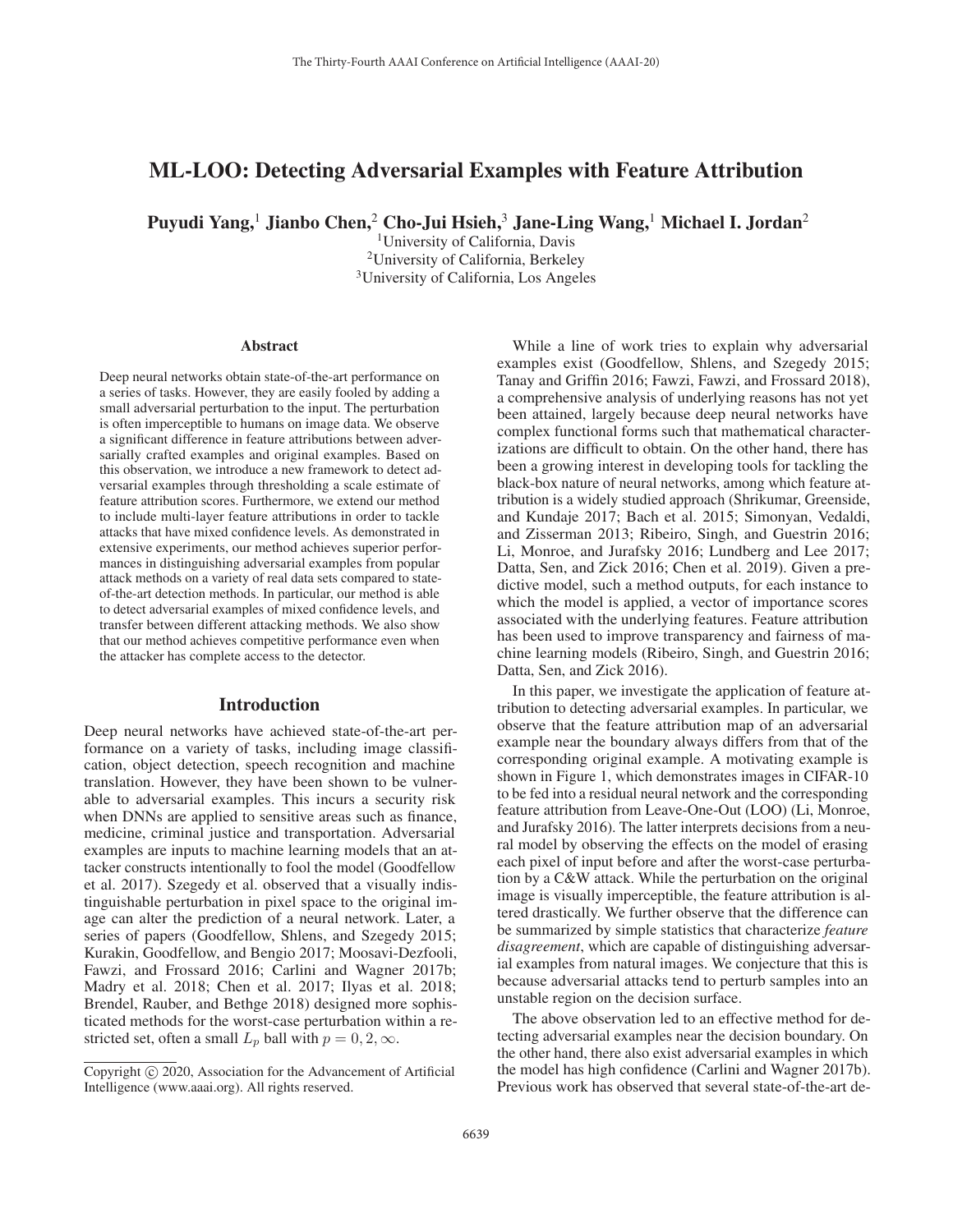tection methods are vulnerable to such attacks (Lu, Chen, and Yu 2018; Athalye, Carlini, and Wagner 2018). However, we observe an interesting phenomenon: middle layers of neural networks still contain information on uncertainty even for high-confidence adversarial examples. Based on this observation, we generalize our method to incorporate multi-layer feature attribution, where attribution scores for intermediate layers are computed without incurring extra model queries.

In numerical experiments, our method achieves superior performance in detecting adversarial examples generated from popular attack methods on MNIST, CIFAR-10 and CIFAR-100 among state-of-the-art detection methods. The proposed method is also capable of detecting mixedconfidence adversarial examples, transferring between adversarial examples of different confidence levels, and adversarial examples generated by various types of attacks. We further show that the proposed method performs competitively under the setting where the attacker has complete access to the detector.

## Related Work

In this section, we review related work in feature attribution, adversarial attack, adversarial defense and detection.

Feature attribution A variety of methods have been proposed to assign feature attribution scores. For each specific instance where the model is applied, an attribution method assigns an importance score for each feature, by approximating the target model via a linear model locally around the instance. One popular class of methods assumes the differentiability of the model, and propagates the prediction to features through gradients. Examples include direct use of gradient (Saliency Map) (Simonyan, Vedaldi, and Zisserman 2013), Layer-wise Relevance Propagation (LWRP) (Bach et al. 2015) and its improved version DeepLIFT (Shrikumar, Greenside, and Kundaje 2017), and Integrated Gradients (Sundararajan, Taly, and Yan 2017).

Another class is perturbation-based and thus modelagnostic. Given an instance, multiple perturbed samples are generated by masking different groups of features with a pre-specified reference value. The feature attribution of the instance is computed according to the prediction scores of a model on these samples. Popular perturbation based methods include Leave-One-Out (Zeiler and Fergus 2014; Li, Monroe, and Jurafsky 2016), LIME (Ribeiro, Singh, and Guestrin 2016) and KernelSHAP (Lundberg and Lee 2017).

It has been observed in Ghorbani, Abid, and Zou that gradient-based feature attribution maps are sensitive to small perturbations. Adversarial attack to feature attribution is designed to characterize the fragility. On the contrary, robustness of an attribution method has been observed on a robust model. In fact, Yeh et al. observed that gradient based explanations of an adversarially trained network are less sensitive, and Chalasani et al. established theoretical results for the robustness of attribution map on an adversarially trained logistic regression. These observations indicate that the sensitivity of a feature attribution might be rooted in the sensitivity of

the model, instead of the attribution method. This motivates the detection of adversarial examples via attribution methods.

Adversarial attack Adversarial attacks try to alter, with minimal perturbation, the prediction of an original instance from a given model, which leads to adversarial examples. Adversarial examples can be categorized as targeted or untargeted, depending on whether the goal is to classify the perturbed instance into a given target class or an arbitrary class different from the correct one. Attacks also differ by the type of distance they use to characterize minimal perturbation.  $\ell_{\infty}, \ell_0$ , and  $\ell_2$  distances are the most commonly used distances. Fast Gradient Sign Method (FGSM) by Goodfellow, Shlens, and Szegedy is an efficient method to minimize the  $\ell_{\infty}$  distance. Kurakin, Goodfellow, and Bengio and Madry et al. proposed  $\ell_{\infty}$ -PGD (BIM), an iterative version of FGSM, which achieves a higher success rate with a smaller size of perturbation. DeepFool presented by Moosavi-Dezfooli, Fawzi, and Frossard minimizes  $\ell_2$  distance through an iterative linearization procedure. Carlini and Wagner proposed effective algorithms to generate adversarial examples for each of the three distances. In particular, Carlini and Wagner proposed a loss function that is capable of controlling the confidence level of adversarial examples. The Jacobian-based Saliency Map Attack (JSMA) by (Papernot et al. 2016a) is a greedy method for perturbation with  $\ell_0$  metric. Recently, several black-box adversarial attacks that solely depend on probability scores or decisions have been introduced. Chen et al. and Ilyas et al.; Ilyas, Engstrom, and Madry introduced score-based methods using zeroth-order gradient estimation to craft adversarial examples. Brendel, Rauber, and Bethge introduced Boundary Attack, as a black-box method to minimize the  $\ell_2$  distance, that does not need access to gradient information and relies solely on the model decision. We demonstrate in our experiments that our method is capable of detecting adversarial examples generated by these attacks, regardless of the distance, confidence level, or whether the gradient information is used.

Adversarial defense and detection To improve the robustness of neural networks, various approaches have been proposed to defend against adversarial attacks, including adversarial training (Goodfellow, Shlens, and Szegedy 2015; Kurakin, Goodfellow, and Bengio 2017; Madry et al. 2018; Tramèr et al. 2018; Liu and Hsieh 2019), distributional smoothing (Miyato et al. 2016), defensive distillation (Papernot et al. 2016b), generative models (Song et al. 2018), feature squeezing (Xu, Evans, and Qi 2018), randomized models (Liu et al. 2018; Lecuyer et al. 2019; Liu et al. 2019), and verifiable defense (Wong and Kolter 2018; Dvijotham et al. 2018). These defenses often involve modifications in the training process of a model, which often require higher computational or sample complexity (Schmidt et al. 2018), and lead to loss of accuracy (Tsipras et al. 2018).

Complimentary to the previous defending techniques, an alternative line of work focuses on screening out adversarial examples in the test stage without touching the training of the original model. Data transformations such as PCA have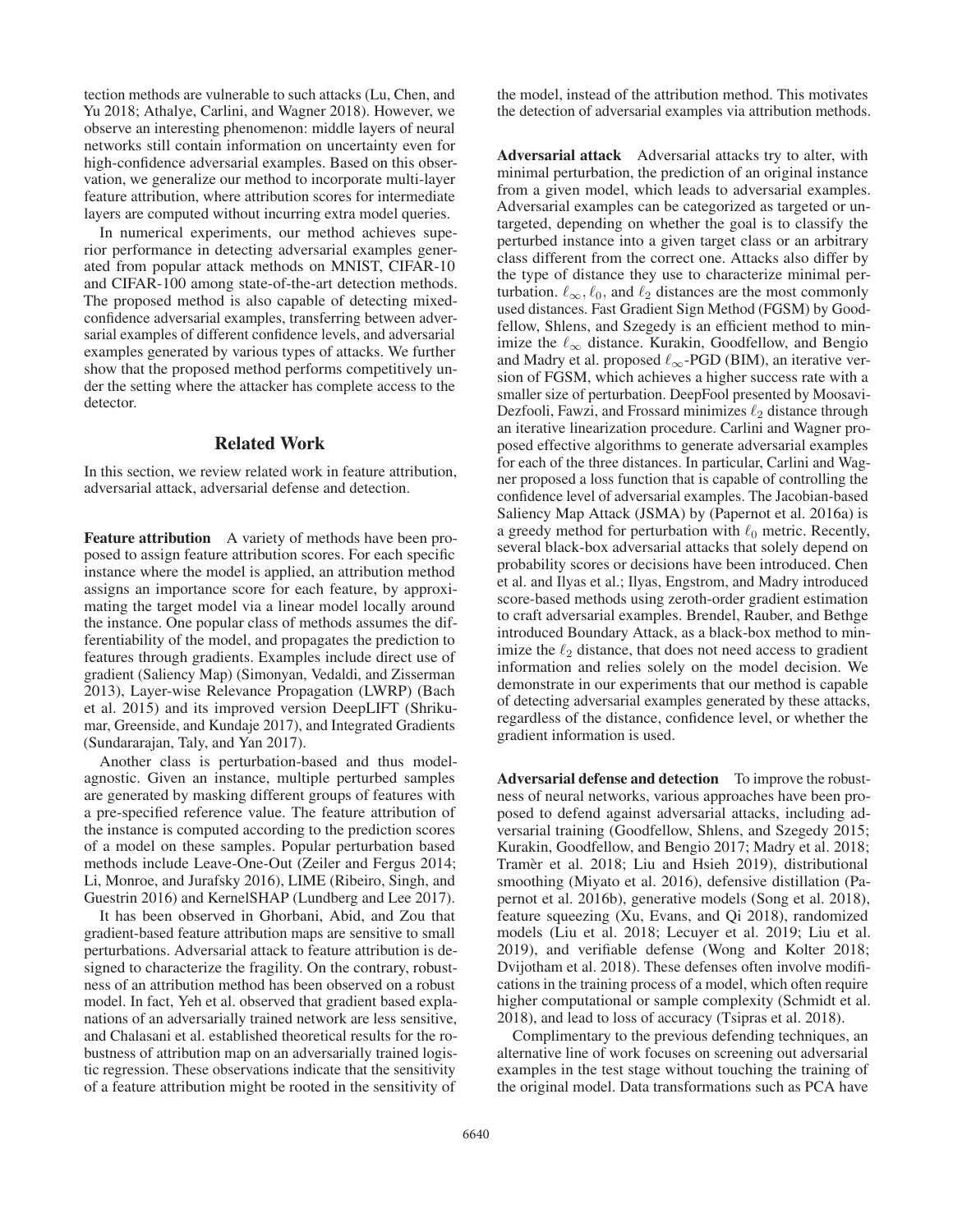

Figure 1: The first row shows the original CIFAR-10 examples and their corresponding feature attributions. The second row shows the adversarial examples and their corresponding feature attributions. The third row plots the histograms of the original and adversarial feature attributions.

been used to extract features from the input and layers of neural networks for adversarial detection (Li and Li 2017; Bhagoji, Sitawarin, and Mittal 2018; Hendrycks and Gimpel 2017). Alternative neural networks are used to classify adversarial and original images (Grosse et al. 2017; Gong, Wang, and Ku 2017; Metzen et al. 2017). Feinman et al. proposed to use kernel density estimate (KD) and Bayesian uncertainty (BU) in hidden layers of the neural network for detection. Ma et al. observed Local Intrinsic Dimension (LID) of hidden-layer outputs differ between the original and adversarial examples. Lee et al. obtained the class conditional Gaussian distributions with respect to lower-level and upperlevel features of the deep neural network under Gaussian discriminant analysis, which result in a confidence score based on the Mahalanobis distance (MAHA), followed by a logistic regression model on the confidence scores to detect adversarial examples. Through vast experiments, we show that our method achieves comparable or superior performance than these detection methods across various attacks. Furthermore, we show that our method achieves competitive performance for attacks with a varied confidence level, a setting where the other detection methods fail to work (Lu, Chen, and Yu 2018; Athalye, Carlini, and Wagner 2018).

Most related to our work, Tao et al. proposed to identify neurons critical for individual attributes to detect adversarial examples, but their method is restricted to models in face recognition. Instead, our method is applicable across different types of image data. Zhang et al. proposed to identify adversarial perturbations by training a neural network on the saliency map of inputs. However, their method depends on additional neural networks, which are vulnerable to white-box attacks when attackers perturb the image to fool the original model and the new neural network simultaneously. As we will show in experiments, our method achieves competitive performance under white-box attacks.

## Adversarial detection with feature attribution

We motivate our method by an observation on feature attribution with and without adversarial perturbation. Then we discuss metrics to quantify the dispersion in attribution. Finally, we extend our method to the multi-layer version for detecting adversarial examples with mixed confidence levels.



Figure 2: Histogram of dispersion measures

### Feature attribution before and after perturbation

Assume that the model is a function  $f : \mathbb{R}^d \to [0, 1]^C$  which maps an image x of dimension  $d = h \times w \times c$  to a probability vector  $f(x)$  of dimension C, where C is the number of classes. A feature attribution method  $\phi$  maps an input image  $x \in \mathbb{R}^d$  to an attribution vector of the same shape as the image:  $\phi(x) \in \mathbb{R}^d$ , such that the *i*-th dimension of  $\phi(x)$  is the contribution of feature i in the prediction of the model on the specific image  $x$ . We suppress the dependence of  $\phi$  on the model f for notational convenience. We focus on the leave-One-Out (LOO) method (Zeiler and Fergus 2014; Li, Monroe, and Jurafsky 2016) throughout the paper, which assigns to each feature the reduction in the probability of the selected class when the feature in consideration is masked by some reference value, e.g. 0. Denoting the example with the *i*-th feature masked by 0 as  $x_{(i)}$ , LOO defines  $\phi$  as

$$
\phi(x)_i := f(x)_c - f(x_{(i)})_c
$$
, where  $c = \arg \max_{j \in C} f(x)_j$ . (1)

Adversarial attacks aim to change the prediction of a model with minimal perturbation of a sample, so that human is not able to detect the difference between an original image  $x$  and its perturbed version x'. Yet we observed that  $\phi$  is sensitive to the small difference between x and  $x'$ . Figure 1 shows the attribution maps  $\phi(x)$ ,  $\phi(x')$  with the original image x and<br>its adversarially perturbed counternart x' by C&W attack its adversarially perturbed counterpart  $x'$  by C&W attack. Even with human eyes, we can observe an explicit difference in the attribution maps of the original and adversarial images. In particular, adversarial images have a larger dispersion in its importance scores, as demonstrated in Figure 1. We comment here that our proposed framework of adversarial detection via feature attribution is generic to popular feature attribution methods. As an example, we show the performance of Integrated Gradients (Sundararajan, Taly, and Yan 2017) for adversarial detection in the supplementary material at https://github.com/Jianbo-Lab/ML-LOO. LOO achieves the best performance among all attribution methods across different data sets.

## Quantify the dispersion in feature attribution maps

Motivated by the apparent differences in the distributions of importance scores between the original and adversarial images, as demonstrated in Figure 1, we propose to use measures of statistical dispersion in feature attribution to detect adversarial examples. In particular, we tried standard deviation (STD), median absolute deviation (MAD), which is the median of absolute differences between entries and their median, and interquartile range (IQR), which is the difference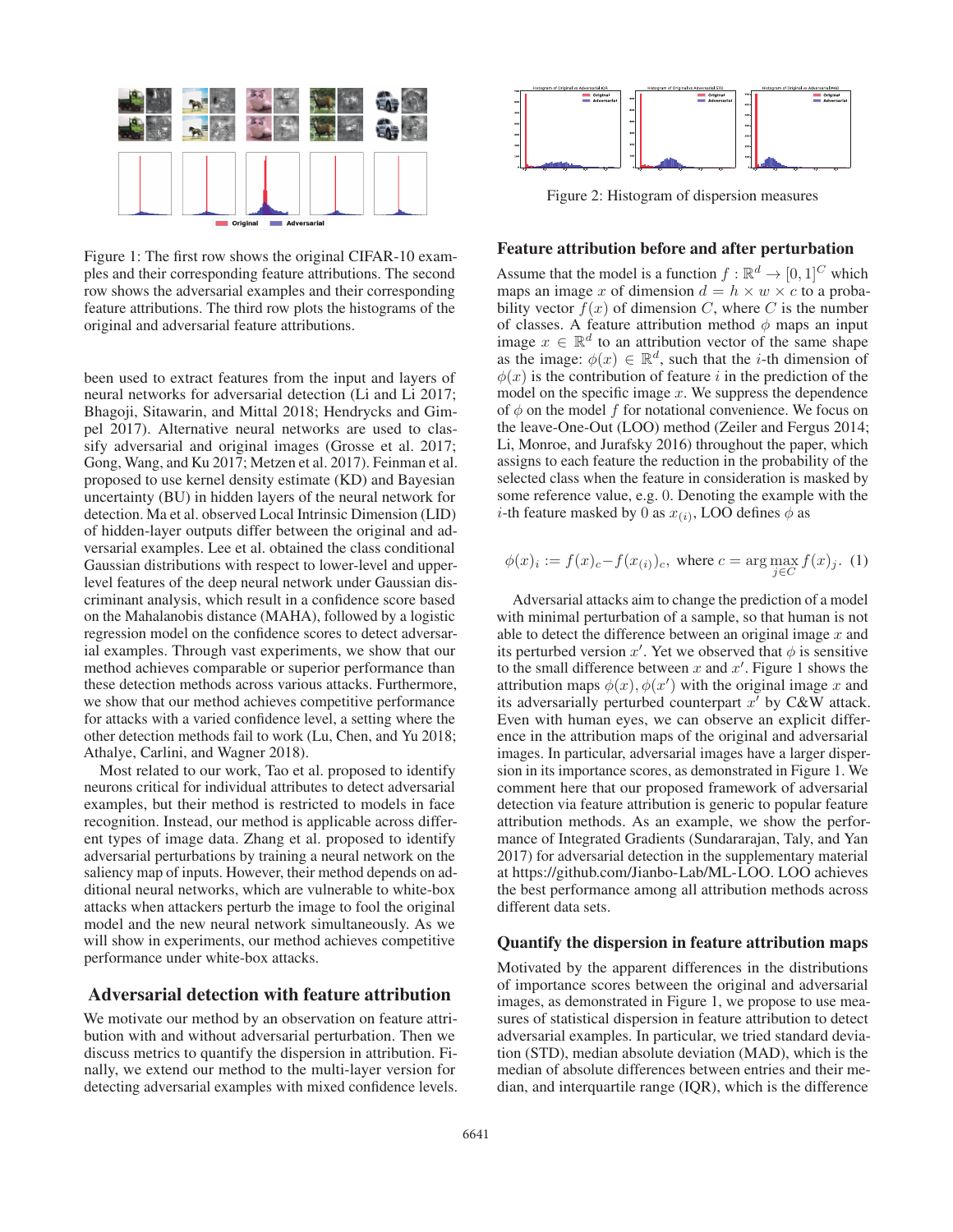

Figure 3: ROC curves of detection methods on CIFAR-10 with ResNet

between the 75th percentile and the 25th percentile among all entries of  $\phi(x) \in \mathbb{R}^d$ :

$$
IQR(\phi(x)) = Q_{\phi(x)}(0.75) - Q_{\phi(x)}(0.25),
$$
  
where  $Q_{\phi(x)}(p) := \min\{\beta : \frac{\#\{i : \phi(x)_i < \beta\}}{d} \ge p\}.$ 

We observe there is a larger dispersion, which we call *feature disagreement*, between feature contribution to a model for an adversarially perturbed image. The difference is universal across different images. Figure 2 compares the histograms of these three dispersion measures of feature attributions for ResNet on natural test images from CIFAR-10 with those on adversarially perturbed images, where the adversarial perturbation is carried out by C&W Attack. We can see there is a significant difference in the distributions of STD, MAD and IQR between natural and adversarial images. A majority of adversarially perturbed images have a larger dispersion in feature attribution than an arbitrary natural image, besides the corresponding original images. We propose to distinguish adversarial images from natural images by thresholding the IQR of feature attribution maps. In the supplementary material, we show the ROC curves of adversarial detection using the three dispersion measures on CIFAR-10 with ResNet across three different attacks. All the three measures yield competitive performance. We stick to IQR for the rest of the paper, which is robust and has a slightly superior performance among the three.

## Extension to multi-layer LOO: detection of attacks with mixed confidence levels

Carlini and Wagner proposed the following objective to generate adversarial images with small  $\ell_2$  perturbation.

$$
\min_{w} \|x' - x\|_2 + \alpha \max \{ F(x)_{y_{\text{true}}} - \max_{j \neq y_{\text{true}}} F(x')_j + c, 0 \},\tag{2}
$$

where  $x' = 0.5(\tanh(w) + 1)$ , F maps an image to logits,  $y_{true} = \arg \max F(x)$  is the original label, and c is a hyperparameter for tuning confidence. Adversarial images with high confidence can be obtained by assigning a large value to c. The loss can be modified to generate  $\ell_{\infty}$  constrained perturbation at different confidence levels as well (Madry et al. 2018). Recently, Lu, Chen, and Yu and Athalye, Carlini, and Wagner observed that LID has a poor performance when faced with adversarial examples at various confidence scales. In our experiments, a similar phenomenon is observed for several other state-of-the-art detection methods, including KD+BU and MAHA, as is shown in Figure 4. This suggests that characterization of adversarial examples in related work may only hold true for adversarial examples near the decision boundary. IQR of feature attribution map, unfortunately, suffers from the same problem.

To detect adversarial images with mixed confidence levels, we generalize our method to capture dispersion of feature attributions beyond the output layer of the model. For an adversarial example within a small neighborhood of its original example in the pixel space but achieving a high confidence at the output layer in a different class from the original one, the feature representation deviates away from that of its original example gradually along the layers. Thus, we expect neurons of middle layers contain uncertainty that can be captured by a feature attribution map. We denote the map from input to an arbitrary neuron  $n$  of an intermediate layer of the model by  $f_n : \mathbb{R}^d \to \mathbb{R}$ . The feature attribution of neuron *n* is defined<br>as  $\phi_k$   $(x) : \mathbb{R}^d \to \mathbb{R}^d$  such that the *i*-th entry quantifies as  $\phi_{f_n}(x) : \mathbb{R}^d \to \mathbb{R}^d$ , such that the *i*-th entry quantifies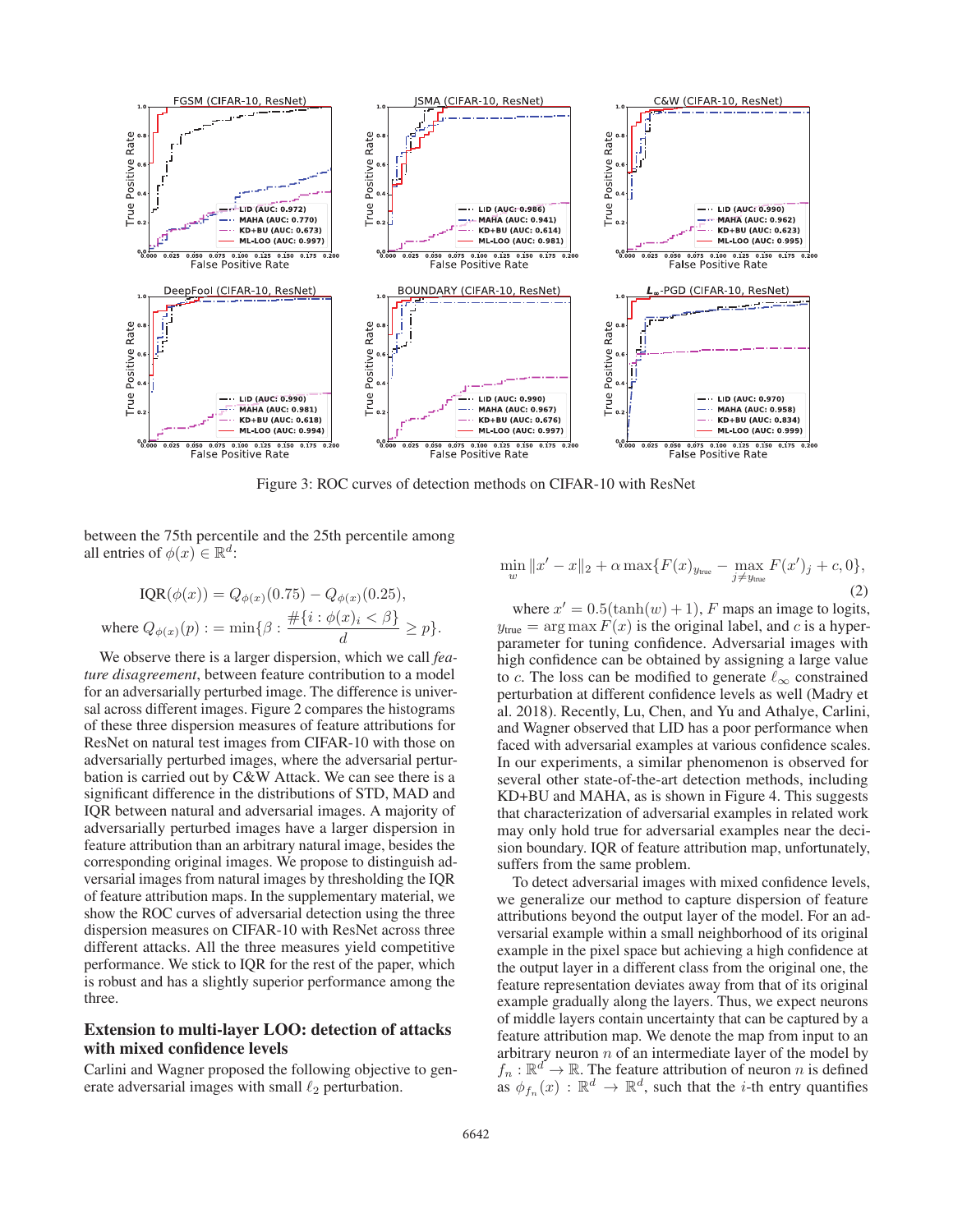|              |            | Metric                                  | Attacks      |              |              |              |              |              |                      |              |              |              |              |              |
|--------------|------------|-----------------------------------------|--------------|--------------|--------------|--------------|--------------|--------------|----------------------|--------------|--------------|--------------|--------------|--------------|
| Data         | Model      |                                         |              |              | C&W          |              |              |              | $\ell_{\infty}$ -PGD |              | <b>FGSM</b>  |              |              |              |
|              |            |                                         | $KD+BU$      | <b>LID</b>   | <b>MAHA</b>  | ML-LOO       | $KD+BU$      | <b>LID</b>   | <b>MAHA</b>          | ML-LOO       | $KD+BU$      | LID          | <b>MAHA</b>  | ML-LOO       |
| <b>MNIST</b> |            | AUC                                     | 0.893        | 1.000        | 0.957        | 1.000        | 0.766        | 0.902        | 0.736                | 1.000        | 0.744        | 0.780        | 0.967        | 1.000        |
|              | <b>CNN</b> | TPR (FPR@0.01)                          | 0.23         | 0.99         | 0.94         | 0.98         | 0.09         | 0.32         | 0.01                 | 0.99         | 0.01         | 0.09         | 0.54         | 0.99         |
|              |            | <b>TPR (FPR@0.05)</b>                   | 0.46         | 0.99         | 0.94         | 0.98         | 0.28         | 0.58         | 0.12                 | 0.99         | 0.15         | 0.23         | 0.92         | 0.99         |
|              |            | TPR (FPR@0.10)                          | 0.55         | 0.99         | 0.94         | 0.98         | 0.34         | 0.72         | 0.29                 | 0.99         | 0.24         | 0.40         | 0.94         | 0.99         |
|              |            | $\overline{\text{AUC}}$                 | 0.623        | 0.990        | 0.962        | 0.995        | 0.834        | 0.970        | 0.958                | 0.999        | 0.673        | 0.972        | 0.770        | 0.997        |
|              |            | TPR (FPR@0.01)                          | 0.01         | 0.55         | 0.57         | 0.86         | 0.54         | 0.52         | 0.41                 | 0.96         | 0.04         | 0.29         | 0.04         | 0.82         |
|              | ResNet     | <b>TPR (FPR@0.05)</b>                   | 0.09         | 0.98         | 0.95         | 0.98         | 0.61         | 0.85         | 0.86                 | 0.98         | 0.20         | 0.82         | 0.16         | 0.99         |
| CIFAR10      |            | TPR (FPR@0.10)                          | 0.22         | 0.99         | 0.95         | 0.99         | 0.62         | 0.91         | 0.91                 | 0.98         | 0.29         | 0.93         | 0.38         | 0.99         |
|              |            | <b>AUC</b>                              | 0.679        | 0.958        | 0.966        | 0.977        | 0.955        | 0.952        | 0.768                | 0.997        | 0.790        | 0.706        | 0.829        | 1.000        |
|              | DenseNet   | <b>TPR (FPR@0.01)</b>                   | 0.06         | 0.30         | 0.48         | 0.33         | 0.69         | 0.51         | 0.03                 | 0.99         | 0.17         | 0.04         | 0.00         | 0.99         |
|              |            | TPR (FPR@0.05)                          | 0.13         | 0.79         | 0.91         | 0.84         | 0.74         | 0.84         | 0.23                 | 0.99         | 0.28         | 0.12         | 0.29         | 0.99         |
|              |            | TPR (FPR@0.10)                          | 0.22         | 0.91         | 0.94         | 0.98         | 0.80         | 0.88         | 0.31                 | 0.99         | 0.41         | 0.23         | 0.51         | 0.99         |
|              |            | AUC                                     | 0.637        | 0.717        | 0.945        | 0.967        | 0.855        | 0.984        | 0.966                | 0.999        | 0.773        | 0.985        | 0.875        | 1.000        |
|              |            | <b>TPR (FPR@0.01)</b>                   | 0.07         | 0.00         | 0.00         | 0.33         | 0.59         | 0.69         | 0.48                 | 0.94         | 0.39         | 0.48         | 0.12         | 0.99         |
|              | ResNet     | TPR (FPR@0.05)                          | 0.16         | 0.01         | 0.52         | 0.70         | 0.61         | 0.94         | 0.82                 | 0.99         | 0.49         | 0.89         | 0.43         | 0.99         |
|              |            | TPR (FPR@0.10)                          | 0.29         | 0.01         | 0.80         | 0.92         | 0.64         | 0.96         | 0.92                 | 0.99         | 0.56         | 0.99         | 0.57         | 0.99         |
| CIFAR100     | DenseNet   | AUC                                     | 0.567        | 0.727        | 0.916        | 0.958        | 0.549        | 0.732        | 0.947                | 0.971        | 0.577        | 0.751        | 0.951        | 0.974        |
|              |            | TPR (FPR@0.01)                          | 0.02         | 0.07         | 0.00         | 0.07         | 0.01         | 0.00         | 0.00                 | 0.21         | 0.01         | 0.01         | 0.00         | 0.31         |
|              |            | TPR (FPR@0.05)                          | 0.17         | 0.15         | 0.61         | 0.66         | 0.14         | 0.01         | 0.70                 | 0.75         | 0.17         | 0.06         | 0.77         | 0.81         |
|              |            | <b>TPR (FPR@0.10)</b>                   | 0.22         | 0.26         | 0.84         | 0.88         | 0.20         | 0.04         | 0.91                 | 0.96         | 0.23         | 0.18         | 0.93         | 0.94         |
|              |            |                                         | Attacks      |              |              |              |              |              |                      |              |              |              |              |              |
|              |            |                                         |              |              |              |              |              |              |                      |              |              |              |              |              |
| Data         | Model      | Metric                                  |              |              | <b>JSMA</b>  |              |              |              | DeepFool             |              |              |              | Boundary     |              |
|              |            |                                         | $KD+BU$      | LID          | <b>MAHA</b>  | ML-LOO       | $KD+BU$      | <b>LID</b>   | <b>MAHA</b>          | ML-LOO       | $KD+BU$      | <b>LID</b>   | <b>MAHA</b>  | $ML-LOO$     |
|              |            | <b>AUC</b>                              | 0.886        | 1.000        | 0.976        | 1.000        | 0.901        | 1.000        | 0.869                | 1.000        | 0.905        | 1.000        | 0.991        | 1.000        |
|              |            | <b>TPR (FPR@0.01)</b>                   | 0.30         | 1.00         | 0.87         | 0.99         | 0.32         | 1.00         | 0.04                 | 1.00         | 0.32         | 1.00         | 0.79         | 1.00         |
| <b>MNIST</b> | <b>CNN</b> | TPR (FPR@0.05)                          | 0.46         | 1.00         | 0.94         | 1.00         | 0.43         | 1.00         | 0.36                 | 1.00         | 0.45         | 1.00         | 0.98         | 1.00         |
|              |            | TPR (FPR@0.10)                          | 0.51         | 1.00         | 0.95         | 1.00         | 0.57         | 1.00         | 0.59                 | 1.00         | 0.55         | 1.00         | 0.98         | 1.00         |
|              |            | <b>AUC</b>                              | 0.614        | 0.986        | 0.941        | 0.981        | 0.618        | 0.990        | 0.981                | 0.994        | 0.676        | 0.990        | 0.967        | 0.997        |
|              |            | <b>TPR (FPR@0.01)</b>                   | 0.01         | 0.49         | 0.45         | 0.46         | 0.01         | 0.57         | 0.60                 | 0.89         | 0.03         | 0.64         | 0.60         | 0.92         |
|              | ResNet     | TPR (FPR@0.05)                          | 0.10         | 0.98         | 0.87         | 0.82         | 0.10         | 0.99         | 0.96                 | 0.96         | 0.20         | 0.99         | 0.94         | 0.99         |
|              |            | <b>TPR (FPR@0.10)</b>                   | 0.21         | 0.99         | 0.90         | 0.99         | 0.24         | 0.99         | 0.96                 | 0.99         | 0.38         | 0.99         | 0.94         | 0.99         |
| CIFAR10      |            | AUC                                     | 0.645        | 0.937        | 0.947        | 0.964        | 0.646        | 0.976        | 0.977                | 0.976        | 0.700        | 0.983        | 0.981        | 0.980        |
|              |            | TPR (FPR@0.01)                          | 0.04         | 0.14         | 0.41         | 0.12         | 0.03         | 0.34         | 0.51                 | 0.24         | 0.05         | 0.58         | 0.62         | 0.31         |
|              | DenseNet   | TPR (FPR@ $0.05$ )                      | 0.10         | 0.67         | 0.68         | 0.72         | 0.09         | 0.90         | 0.95                 | 0.82         | 0.12         | 0.93         | 0.91         | 0.89         |
|              |            | <b>TPR (FPR@0.10)</b>                   | 0.18         | 0.86         | 0.88         | 0.96         | 0.17         | 0.98         | 0.97                 | 0.98         | 0.23         | 0.98         | 0.96         | 0.98         |
|              |            | <b>AUC</b>                              | 0.600        | 0.740        | 0.907        | 0.964        | 0.610        | 0.714        | 0.953                | 0.970        | 0.635        | 0.732        | 0.956        | 0.972        |
|              |            | TPR (FPR@0.01)                          | 0.00         | 0.01         | 0.00         | 0.42         | 0.06         | 0.00         | 0.00                 | 0.41         | 0.07         | 0.01         | 0.00         | 0.49         |
|              | ResNet     | TPR (FPR@0.05)                          | 0.12         | 0.14         | 0.49         | 0.70         | 0.14         | 0.01         | 0.56                 | 0.74         | 0.16         | 0.07         | 0.61         | 0.78         |
|              |            | <b>TPR (FPR@0.10)</b>                   | 0.27         | 0.24         | 0.77         | 0.91         | 0.29         | 0.01         | 0.87                 | 0.94         | 0.30         | 0.15         | 0.94         | 0.93         |
| CIFAR100     |            | <b>AUC</b>                              | 0.567        | 0.727        | 0.916        | 0.958        | 0.549        | 0.732        | 0.947                | 0.971        | 0.577        | 0.751        | 0.951        | 0.974        |
|              |            | TPR (FPR@0.01)                          | 0.02         | 0.07         | 0.00         | 0.07         | 0.01         | 0.00         | 0.00                 | 0.21         | 0.01         | 0.01         | 0.00         | 0.31         |
|              | DenseNet   | <b>TPR (FPR@0.05)</b><br>TPR (FPR@0.10) | 0.17<br>0.22 | 0.15<br>0.26 | 0.61<br>0.84 | 0.66<br>0.88 | 0.14<br>0.20 | 0.01<br>0.04 | 0.70<br>0.91         | 0.75<br>0.96 | 0.17<br>0.23 | 0.06<br>0.18 | 0.77<br>0.93 | 0.81<br>0.94 |

Table 1: Performance of detection methods on different data sets, models and attack methods.

the contribution of feature  $i$  to neuron  $n$ . For Leave-One-Out (LOO), we have

$$
\phi_{f_n}(x)_i = f_n(x) - f_n(x_{(i)}).
$$

To coordinate the scale difference between different neurons, we fit a logistic regression for the dispersion of feature attribution from different neurons on a hold-out training set to distinguish adversarial images from original images. The multi-layer extension of our method is called 'ML-LOO'.

## Experiments

We present an experimental evaluation of ML-LOO, and compare our method with several state-of-the-art detection methods. Then we consider the setting where attacks have different confidence levels. We further evaluate the transferability of various detection methods on an unknown attack. Finally, we evaluate the performance of our method under the white-box attacker who knows the existence of our detector. The code for ML-LOO is available at our Github page.

### Known attacks

We compare our method with state-of-the-art detection algorithms including LID (Ma et al. 2018), Mahalanobis (MAHA) (Lee et al. 2018), and KD+BU (Feinman et al. 2017), on three data sets: MNIST, CIFAR-10 and CIFAR-100, with the standard train/test split (Chollet and others 2015). We used a convolutional network composed of 32 filter convolutional layers followed by a hidden dense layer with 1024 units for MNIST. Each convolutional layer was followed by a max-pooling layer. For both CIFAR-10 and CIFAR-100, we trained a 20-layer ResNet (He et al. 2016) and 121-layer DenseNet (Huang et al. 2017) respectively. For each data set, we generated 2,000 adversarial examples from correctly classified test images by each attacking method. Among them, 1,000 adversarial images with the corresponding 1,000 natural images were used for the training process of LID, Mahalanobis and our method. Results are reported for the other 1,000 adversarial images with the corresponding natural images. We consider the following attacking methods, grouped by the norms they are optimized for:

- $L_{\infty}$ : FGSM (Goodfellow, Shlens, and Szegedy 2015),  $L_{\infty}$ -PGD (Kurakin, Goodfellow, and Bengio 2017; Madry et al. 2018).
- $\bullet$   $\ell_2$ : C&W (Carlini and Wagner 2017b), Deep-Fool (Moosavi-Dezfooli, Fawzi, and Frossard 2016), Boundary Attack (Brendel, Rauber, and Bethge 2018).
- $\bullet$   $\ell_0$ : JSMA (Papernot et al. 2016a).

Let true positive rate (TPR) be the proportion of adversarial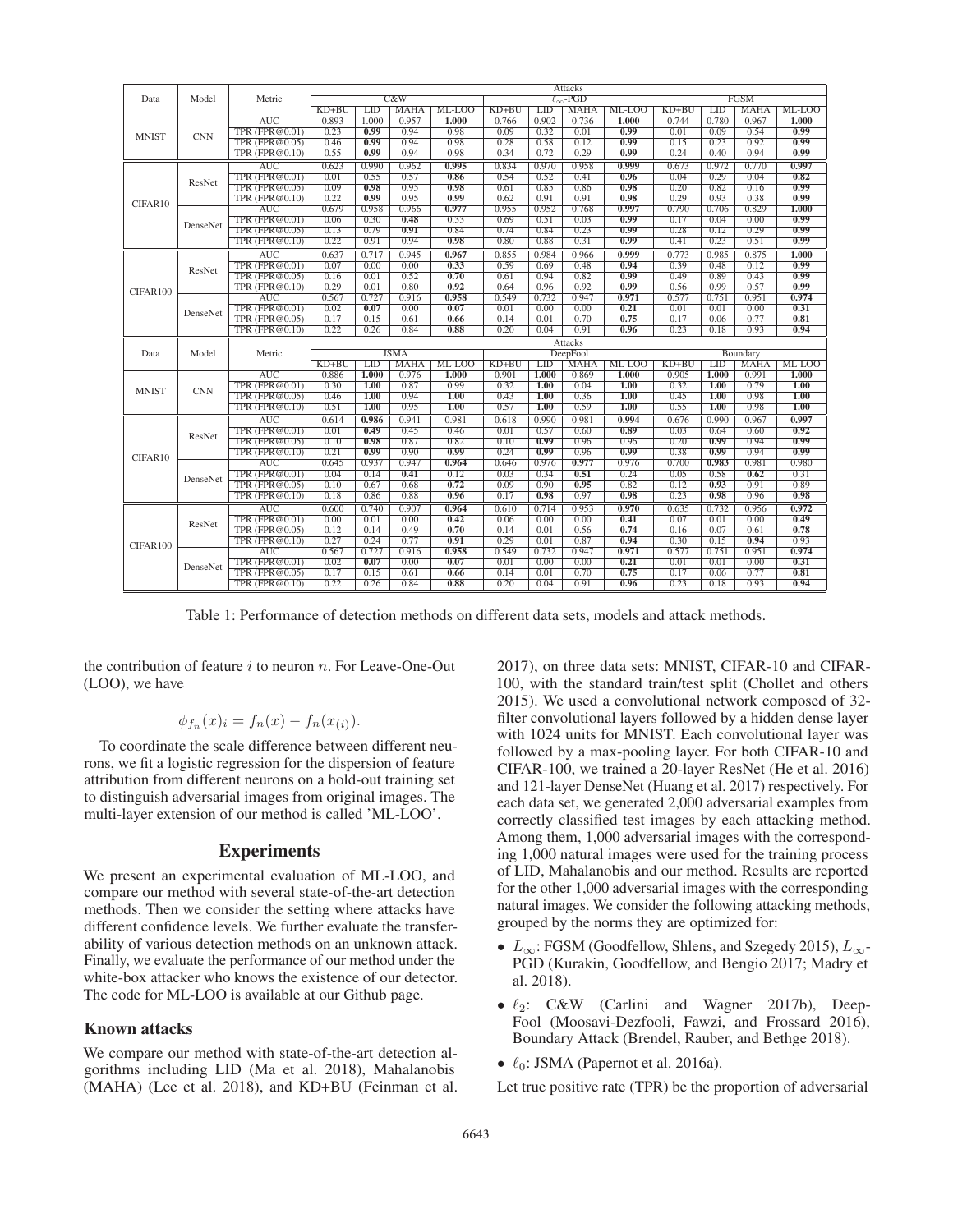|         |        |                      | Attacks        |       |                          |          |         |       |                         |          |                         |       |       |        |
|---------|--------|----------------------|----------------|-------|--------------------------|----------|---------|-------|-------------------------|----------|-------------------------|-------|-------|--------|
| Data    | Model  | Metric               |                |       | <b>C&amp;W MIX</b>       |          |         |       | C&W LC                  |          | C&W HC                  |       |       |        |
|         |        |                      | $KD+BU$        | LID   | <b>MAHA</b>              | $ML-LOO$ | $KD+BU$ | LID   | <b>MAHA</b>             | $ML-LOO$ | $KD+BU$                 | LID   | MAHA  | ML-LOO |
|         | ResNet | <b>AUC</b>           | 0.620          | 0.649 | 0.640                    | 0.840    | 0.623   | 0.445 | 0.641                   | 0.711    | 0.829                   | 0.816 | 0.966 | 0.988  |
| CIFAR10 |        | TPR $(FPR@0.01)$     | 0.04           | 0.01  | 0.03                     | 0.25     | 0.01    | 0.00  | 0.01                    | 0.12     | 0.52                    | 0.23  | 0.51  | 0.87   |
|         |        | TPR $(FPR@0.05)$     | 0.17           | 0.06  | 0.14                     | 0.42     | 0.09    | 0.06  | 0.10                    | 0.21     | 0.59                    | 0.43  | 0.90  | 0.94   |
|         |        | $TPR$ ( $FPR@0.10$ ) | 0.28           | 0.19  | 0.21                     | 0.59     | 0.22    | 0.11  | 0.16                    | 0.34     | 0.60                    | 0.62  | 0.93  | 0.97   |
|         |        | Metric               | <b>Attacks</b> |       |                          |          |         |       |                         |          |                         |       |       |        |
| Data    | Model  |                      |                |       | $\ell_{\infty}$ -PGD-MIX |          |         |       | $\ell_{\infty}$ -PGD-LC |          | $\ell_{\infty}$ -PGD-HC |       |       |        |
|         |        |                      | $KD+BU$        | ПD    | MAHA                     | ML-LOO   | $KD+BU$ | JЮ    | <b>MAHA</b>             | $ML-LOO$ | $KD+BU$                 | .ID   | MAHA  | ML-LOO |
|         |        | AUC                  | 0.753          | 0.812 | 0.813                    | 0.953    | 0.606   | 0.578 | 0.578                   | 0.767    | 0.834                   | 0.935 | 0.962 | 0.996  |
| CIFAR10 | ResNet | $TPR$ (FPR $@0.01$ ) | 0.20           | 0.10  | 0.11                     | 0.60     | 0.01    | 0.01  | 0.01                    | 0.09     | 0.54                    | 0.26  | 0.46  | 0.89   |
|         |        | $TPR$ (FPR $@0.05$ ) | 0.37           | 0.36  | 0.45                     | 0.77     | 0.12    | 0.07  | 0.04                    | 0.23     | 0.61                    | 0.67  | 0.89  | 0.98   |
|         |        | $TPR$ (FPR@0.10)     | 0.46           | 0.41  | 0.56                     | 0.84     | 0.25    | 0.17  | 0.12                    | 0.33     | 0.62                    | 0.85  | 0.91  | 0.99   |

Table 2: Top: Performance of detection methods trained with C&W-MIX and tested on C&W-LC, C&W-HC and C&W-MIX. Bottom: Performance of detection methods trained with  $\ell_{\infty}$ -PGD-MIX and tested on  $\ell_{\infty}$ -PGD-LC,  $\ell_{\infty}$ -PGD-HC and  $\ell_{\infty}$ -PGD-MIX.



Figure 4: The left two figures plot the histogram of confidence levels of C&W-LC, C&W-HC, and C&W-MIX, and the ROC curves of detection methods under C&W-MIX attack. The right two figures plot the histogram of confidence levels of  $\ell_{\infty}$ -PGD-LC,  $\ell_{\infty}$ -PGD-HC, and  $\ell_{\infty}$ -PGD-MIX, and the ROC curves of detection methods under  $\ell_{\infty}$ -PGD-MIX attack.

images classified as adversarial, and false positive rate (FPR) be the proportion of natural images classified as adversarial. We report area under the curve (AUC) of the ROC curve as the performance evaluation as well as the true positive rates by thresholding FPR at 0.01,0.05 and 0.1, as it is practical to keep misclassified natural images at a low proportion.

The results are reported in Table 1, and the ROC curves on CIFAR-10 with ResNet are shown in Figure 3. The rest of the plots can be found in the supplementary material. ML-LOO shows superior performance over the other three detection methods across different data sets, models for all attacks optimized for  $\ell_2$  and  $\ell_{\infty}$  distances. By controlling FPR at 0.1, our method is able to find over 95% adversarial examples generated by most existing attacks.

#### Attacks with varied confidence levels

Lu, Chen, and Yu and Athalye, Carlini, and Wagner observed that LID fails when the confidence level of adversarial examples generated from C&W attack varies. We consider adversarial images with varied confidence levels for both  $\ell_2$  and  $\ell_{\infty}$  attacks. We use C&W attack for optimizing  $\ell_2$  distance, and adjust the confidence hyperparameter  $c$  in Equation (2) to achieve mixed confidence levels. To achieve adversarial examples optimized for  $\ell_{\infty}$  distance, we use  $\ell_{\infty}$ -PGD for optimizing  $\ell_{\infty}$  distance, and vary the constraint  $\varepsilon$  for different confidence levels.

C&W Attack for optimizing  $\ell_2$  distance We consider three settings for C&W attack, low-confidence (C&W-LC), mixed-confidence (C&W-MIX) and high-confidence (C&W-HC). We set the confidence parameter  $c = 0$  for C&W-LC and  $c = 50$  for C&W-HC. For mixed-confidence C&W attack, we generate adversarial images from C&W attack with the confidence parameter in Equation (2) randomly selected from  $\{1, 3, 5, \dots, 29\}$  when generating an adversarial image, so that the distribution of confidence levels for adversarial images is comparable with that of original images. The confidence levels of images under the three settings, along with confidence levels of original images are shown in Figure 4. The confidence level in Figure 4 is defined as  $-\log(1-p)$ , where  $p$  is the probability score of the predicted class.

We carried out the experiments on ResNet trained on CIFAR-10 using 1, 000 adversarial images generated from the mixed-confidence C&W attack, together with the corresponding original images, as the training data for LID, Mahalanobis, KD+BU, and our method. We test the detection methods on a different set of original and adversarial images generated from three versions: low-confidence C&W attack ( $c = 0$ ), high-confidence C&W attack ( $c = 50$ ), and the mixed-confidence C&W attack. Table 2 (Top) and Figure 4 (Left) show TPRs at different FPR thresholds, AUC, and the ROC curve. Mahalanobis, LID and KD+BU fail to detect adversarial examples of mixed-confidence effectively, while our method performs consistently better for adversarial images across the three settings.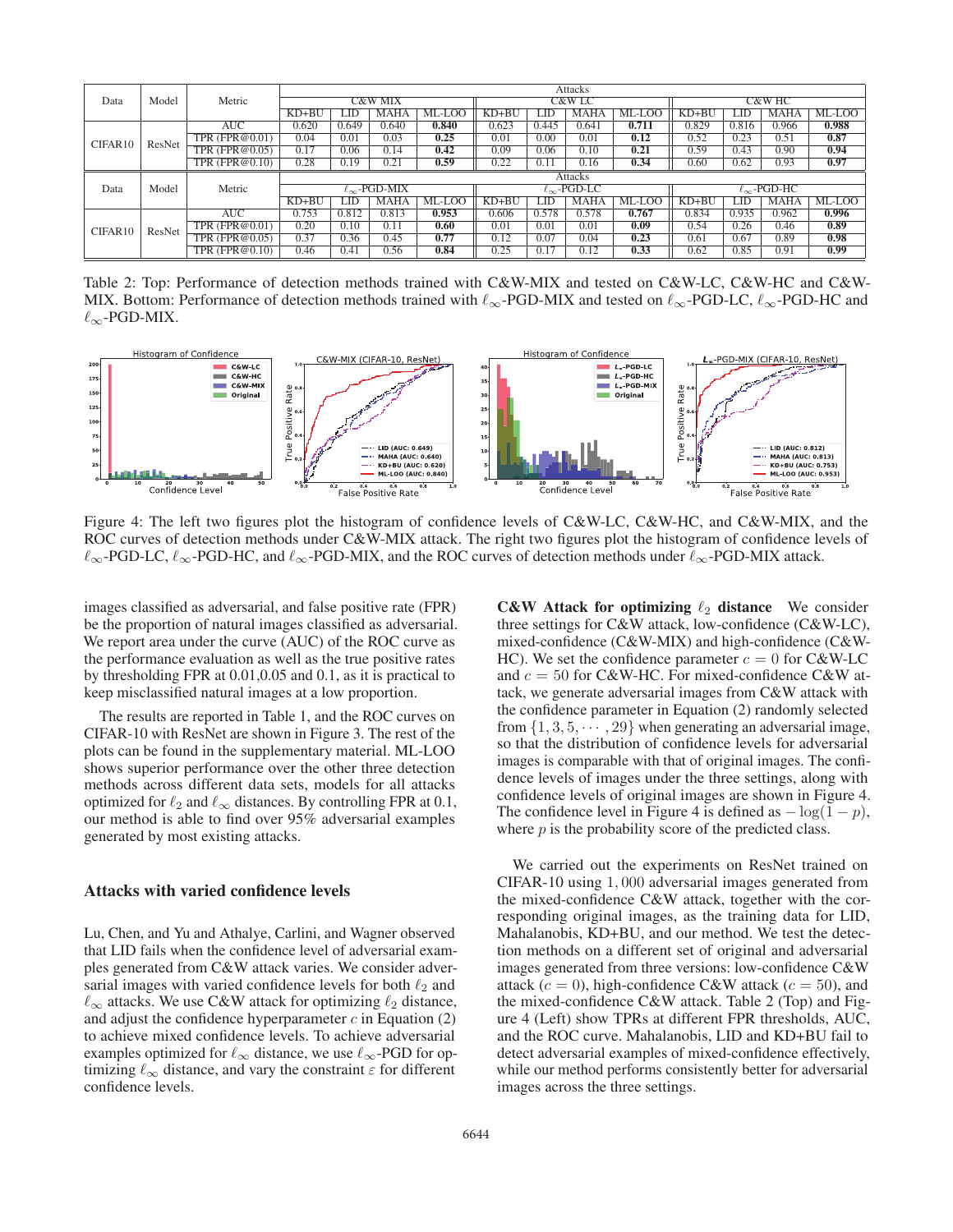|                   |                   | Attacks     |        |       |          |         |       |       |       |         |       |       |       |         |          |                |        |         |       |       |        |
|-------------------|-------------------|-------------|--------|-------|----------|---------|-------|-------|-------|---------|-------|-------|-------|---------|----------|----------------|--------|---------|-------|-------|--------|
| Model<br>Data     | Metric            | $\sim$ -PGD |        |       | DeepFool |         |       | FGSM  |       |         | JSAN  |       |       |         | Boundary |                |        |         |       |       |        |
|                   |                   | KD+BU       |        | MAHA  | -LOC     | $KD+BU$ | LID.  | MAHA  | .-LOO | $KD+BU$ | ∟ID - | MAH   | '-LOC | $KD+BU$ | LID.     | MAHA           | ML-LOC | $KD+BU$ | LID.  | MAHA  | ML-LOO |
| CIFAR10<br>ResNet | AU <sub>C</sub>   | 0.753       | 0.763  | 0.818 | 0.87     | 0.618   | 0.990 | 0.962 | 0.992 | 0.67    | 0.610 | 0.730 | 0.796 | $0.61-$ | 0.984    | $0.95^{\circ}$ | 0.984  | 0.676   | 0.991 | 0.964 | 0.994  |
|                   | (FPR@0.01)<br>TPR | 5.20        | 0.08   | 0.14  | 0.21     | 0.01    | ).56  | 0.61  | 0.72  | 0.04    | 0.07  | 0.06  | 0.04  | 0.01    | 0.43     | 0.4            | 0.45   | 0.03    | 0.56  | 0.60  |        |
|                   | TPR (FPR@0.05)    | J.37        | $\sim$ | 0.45  | 0.48     | 0.10    | 0.96  | 0.94  | 0.96  | 0.20    |       | 0.22  | 0.14  | 0.10    | 0.93     | D.Y.           | 0.91   | 0.20    | 0.99  | 0.95  | 0.9    |
|                   | TPR (FPR@0.10)    | 0.46        |        | 0.60  | 0.65     | 0.24    | 0.98  | 0.94  | 0.99  | 1.29    | 22    | 0.34  | 0.37  | U.Z I   | 0.98     | 0.94           | 0.99   | 0.38    | 0.99  | 0.95  | 0.99   |

Table 3: Performance of detection methods trained with C&W and transferred to  $\ell_{\infty}$ -PGD, FGSM, JSMA, Boundary and DeepFool.



Figure 5: Transferability of detection methods trained with C&W attack and tested on  $\ell_{\infty}$ -PGD, FGSM, JSMA, Boundary and DeepFool.

| Detector               | None    | SD.     | ML-LOO(SD) | ML-LOO(IOR) |
|------------------------|---------|---------|------------|-------------|
| Succ. rate on Model    | $100\%$ | 93%     | 52%        | 58%         |
| Succ. rate on Detector | N/A     | $100\%$ | $100\%$    | 78%         |
| Succ. rate on Both     | $100\%$ | 93%     | 52%        | 36%         |
| Avg. $\ell_2$ distance | 0.31    | 0.43    | 1.23       | 1.07        |

Table 4: Performance under the white-box attacks.

 $L_{\infty}$ -PGD for optimizing  $\ell_{\infty}$  distance  $L_{\infty}$ -PGD (Madry et al. 2018), also named as BIM (Kurakin, Goodfellow, and Bengio 2017), searches for adversarial examples by iteratively updating the original image with the following:

$$
x_{N+1} = \text{Clip}_{x,\varepsilon} \{ x_N + \alpha \text{sign}(\nabla_X J(x_N, y_{\text{true}})) \},\tag{3}
$$

where  $y_{true}$  is the original class,  $J$  is the cross-entropy loss, and Clip operator clips an image elementwise to an  $\varepsilon$ -neighborhood. For mixed-confidence  $\ell_{\infty}$ -PGD attack, we generated adversarial images from  $\ell_{\infty}$ -PGD with different confidence levels by randomly selecting the constraint  $\varepsilon$  in Equation (3) from  $\{1, 2, 3, 4, 5, 6, 7, 8\}/255$ . The confidence levels of images from mixed-confidence  $\ell_{\infty}$ -PGD attack are shown in Figure 4.

We used  $1,000$  adversarial images generated from the mixed-confidence  $\ell_{\infty}$ -PGD, together with their corresponding original images, as the training data for all detection methods. We report the results on adversarial images generated from three versions: high-confidence  $\ell_{\infty}$ -PGD ( $\varepsilon = 0.03$ ) low-confidence  $\ell_{\infty}$ -PGD ( $\varepsilon = 0.005$ ) and the mixed 0.03), low-confidence  $\ell_{\infty}$ -PGD ( $\varepsilon = 0.005$ ), and the mixed-confidence  $\ell_{\infty}$ -PGD that is used to generate the training data confidence  $\ell_{\infty}$ -PGD that is used to generate the training data. The corresponding original images are different from the training images. Table 2 (Bottom) and Figure 4 (Right) show TPRs at different FPR thresholds, AUC, and the ROC curve. Mahalanobis, LID and KD+BU fail to detect adversarial examples of mixed-confidence effectively, while our method performs significantly better across the three settings.

### **Transferability**

In this experiment, we evaluate the transferability of different methods by training detection methods on adversarial examples generated from one attacking method and carry out the

evaluation on adversarial examples generated from different attacking methods. We trained all methods on adversarial examples generated by C&W attack and carried out the evaluation on adversarial examples generated by the rest of the attacking methods.

Experiments are carried out on MNIST, CIFAR-10, and CIFAR-100 data sets. AUC and TPRs at different FPR thresholds are reported in Table 3. All methods trained on C&W attack are capable of detecting adversarial examples generated from an unknown attack, even when the optimized distance is  $\ell_{\infty}$ , or the attack is not gradient-based. The same phenomenon has been observed in Lee et al. as well. This indicates attacks might share some common features. Our method yields a slightly higher AUC consistently, and has a significantly higher TPR when FPRs are controlled to be small.

#### White-box evaluation

The previous experiments are carried out in a "gray-box" threat model, where the attacker has access to the model details such as gradients, but does not have access to the design of the detector. The "white-box" setting assumes a stronger threat model, where an attacker knows exactly how our detector is constructed and its parameters. Such a setting is often missing in previous study of adversarial detection. Previous work such as LID and KD+BU has been shown to fail under this setting (Carlini and Wagner 2017a; Athalye, Carlini, and Wagner 2018). We evaluate the performance of ML-LOO in this setting.

We carried out the white-box attack on CIFAR-10 with the ResNet. The attacker aims to optimize the following objective

$$
\min_{w} L(x') = ||x' - x||^2 + c_1 L_{\text{C\&W}}(x') + c_2 L_{\text{DET}}(x'),
$$

where  $x' = 0.5(\tanh(w) + 1)$ , the C&W loss  $L_{C\&W}$  =  $\max\{F(x)_{y_{\text{true}}}, 0\}$ , and  $L_{\text{DET}}$  aims at controlling the statistic used by the detector, which will be defined differently under different scenarios below. For each image, we increase  $c<sub>2</sub>$  gradually until adversarial images cannot be detected (at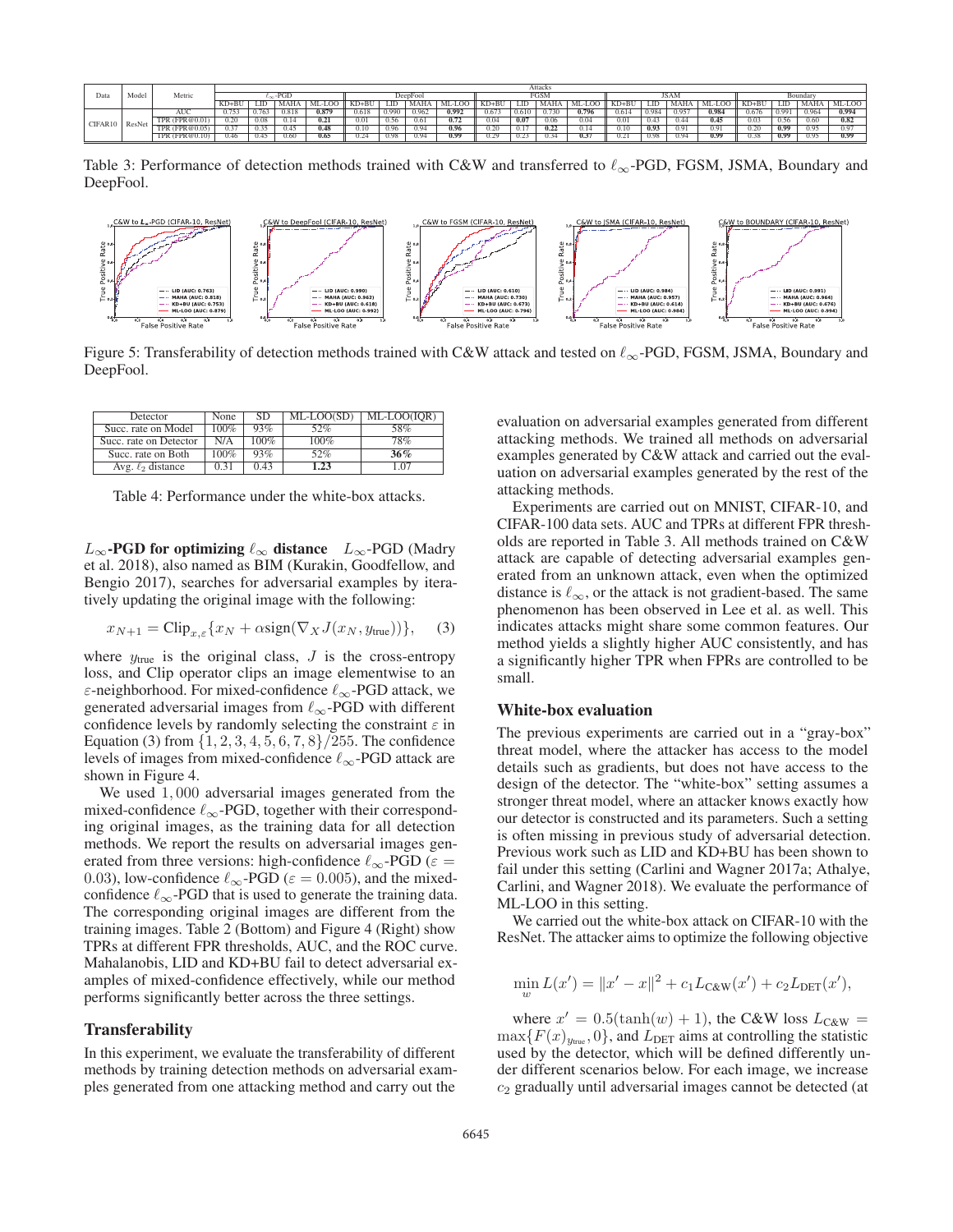FPR=0.05) at all. For each  $c_2$ ,  $c_1$  is selected via binary search. The loss is minimized with Adam (Kingma and Ba 2014). Under this scheme, the generated examples are expected to fool the detector, and we aim to check whether it fools the original model at an acceptable perturbation size as well. We will evaluate three variants of ML-LOO, including the simplest output layer standard deviation (SD) thresholding, ML-LOO (SD), and ML-LOO (IQR). We measure the performance by the success rate on the original model, the detector, and the rate of fooling both simultaneously. We also report the average  $\ell_2$  distance between original and successful adversarial images. The results are summarized in Table 4.

In the first scenario, we evaluate the robustness of the single-layer variate of ML-LOO (SD) to demonstrate the power of our attacker design, which only thresholds the SD of the probability of the predicted class alone. We define the detector loss as  $L_{\text{DET}}^1 := \max\{SD(\phi(x')) - \tau, 0\}$ , which<br>penalizes  $SD(\phi(x'))$  over attribution scores if it is larger than penalizes  $SD(\phi(x'))$  over attribution scores if it is larger than  $\tau$ . The threshold  $\tau$  is chosen to keep the FPR at 0.05 when  $\tau$ . The threshold  $\tau$  is chosen to keep the FPR at 0.05 when detecting adversarial examples generated by gray-box C&W attack from natural images. When LOO over all pixels is intractable, we sample pixels to estimate the SD. The attacker always fool the detector. However, the success rate of fooling the original model decreases from 100% to 93%, and the average distance increases from 0.31 to 0.43.

In the second scenario, We use ML-LOO (with SD) as the detector (a Logistic Regression (LR) applied to SD of multi-layer feature attributions). The white-box attack in the first setting fails to fool this detector completely. Therefore, we define the detector loss as

$$
L_{\text{DET}}^2 := \max\{\sum_n w_n \text{SD}(\phi_{f_n}(x)) - \tau, 0\},\
$$

where *n* loops over neurons of selected layers,  $\phi_{f_n}(x)$  is the attribution score at neuron n, and  $w_n$  is the corresponding learned coefficients. The threshold  $\tau$  is still chosen at FPR = 0.05. The success rate of fooling the model decreases from 100% to 52%, and the average distance increases to 1.23.

In the third scenario, we evaluate ML-LOO (IQR), which is non-differentiable. However, there is an approximately linear relationship between SD and IQR under the normality assumption (Royston 1982), which suggests that we can apply the same detector loss  $L_{\text{DET}}^2$  with the transformed threshold at FPR = 0.05, and the transformed coefficients learned in ML-LOO (IQR). The attacker achieves worse performance. In particular, only 78% generated images fool the detector, with a 58% success rate of fooling the model (over all the examples) and an average distance of 1.07.

We observe that ML-LOO (IQR) achieves competitive performance even under the strongest white-box threat model. The white-box attack fails to fool the model and the detector simultaneously for 64% of test images. The average size of successful perturbations also increases by over three times. We expect ML-LOO works better under a white-box attack for adversarially trained models with larger certified radii.

#### **Discussion**

In this paper, we introduce a new framework to detect adversarial examples with multi-layer feature attribution, by

capturing the scaling difference of feature attribution scores between the original and adversarial examples. We show that our detection method outperforms other state-of-the-art methods in detecting various kinds of attacks. It also displays strong performance in detecting adversarial examples of varied confidence levels, in detecting transferred examples from other attacks, and when an attacker has complete access to the detector.

One limitation of ML-LOO is its query inefficiency. In the detection stage, the number of queries scales with the number of features for each input. Future work may address this issue by randomly sampling pixels to compute feature attribution scores.

#### References

Athalye, A.; Carlini, N.; and Wagner, D. 2018. Obfuscated gradients give a false sense of security: Circumventing defenses to adversarial examples. In *ICML*, 274–283.

Bach, S.; Binder, A.; Montavon, G.; Klauschen, F.; Müller, K.-R.; and Samek, W. 2015. On pixel-wise explanations for non-linear classifier decisions by layer-wise relevance propagation. *PloS One* 10(7):e0130140.

Bhagoji, A. N.and Cullina, D.; Sitawarin, C.; and Mittal, P. 2018. Enhancing robustness of machine learning systems via data transformations. In *CISS*, 1–5. IEEE.

Brendel, W.; Rauber, J.; and Bethge, M. 2018. Decision-based adversarial attacks: Reliable attacks against black-box machine learning models. In *ICLR*.

Carlini, N., and Wagner, D. 2017a. Adversarial examples are not easily detected: Bypassing ten detection methods. In *AISec*, 3–14. ACM.

Carlini, N., and Wagner, D. 2017b. Towards evaluating the robustness of neural networks. In *IEEE SP*, 39–57. IEEE.

Chalasani, P.; Jha, S.; Sadagopan, A.; and Wu, X. 2018. Adversarial learning and explainability in structured datasets. *arXiv preprint arXiv:1810.06583*.

Chen, P.-Y.; Zhang, H.; Sharma, Y.; Yi, J.; and Hsieh, C.-J. 2017. Zoo: Zeroth order optimization based black-box attacks to deep neural networks without training substitute models. In *AISec*, 15– 26. ACM.

Chen, J.; Song, L.; Wainwright, M. J.; and Jordan, M. I. 2019. Lshapley and C-shapley: Efficient model interpretation for structured data. In *ICLR*.

Chollet, F., et al. 2015. Keras. https://github.com/fchollet/keras.

Datta, A.; Sen, S.; and Zick, Y. 2016. Algorithmic transparency via quantitative input influence: Theory and experiments with learning systems. In *IEEE SP*, 598–617. IEEE.

Dvijotham, K.; Gowal, S.; Stanforth, R.; Arandjelovic, R.; O'Donoghue, B.; Uesato, J.; and Kohli, P. 2018. Training verified learners with learned verifiers. *arXiv preprint arXiv:1805.10265*.

Fawzi, A.; Fawzi, O.; and Frossard, P. 2018. Analysis of classifiers' robustness to adversarial perturbations. *Machine Learning* 107(3):481–508.

Feinman, R.; Curtin, R. R.; Shintre, S.; and Gardner, A. B. 2017. Detecting adversarial samples from artifacts. *arXiv preprint arXiv:1703.00410*.

Ghorbani, A.; Abid, A.; and Zou, J. 2017. Interpretation of neural networks is fragile. *arXiv preprint arXiv:1710.10547*.